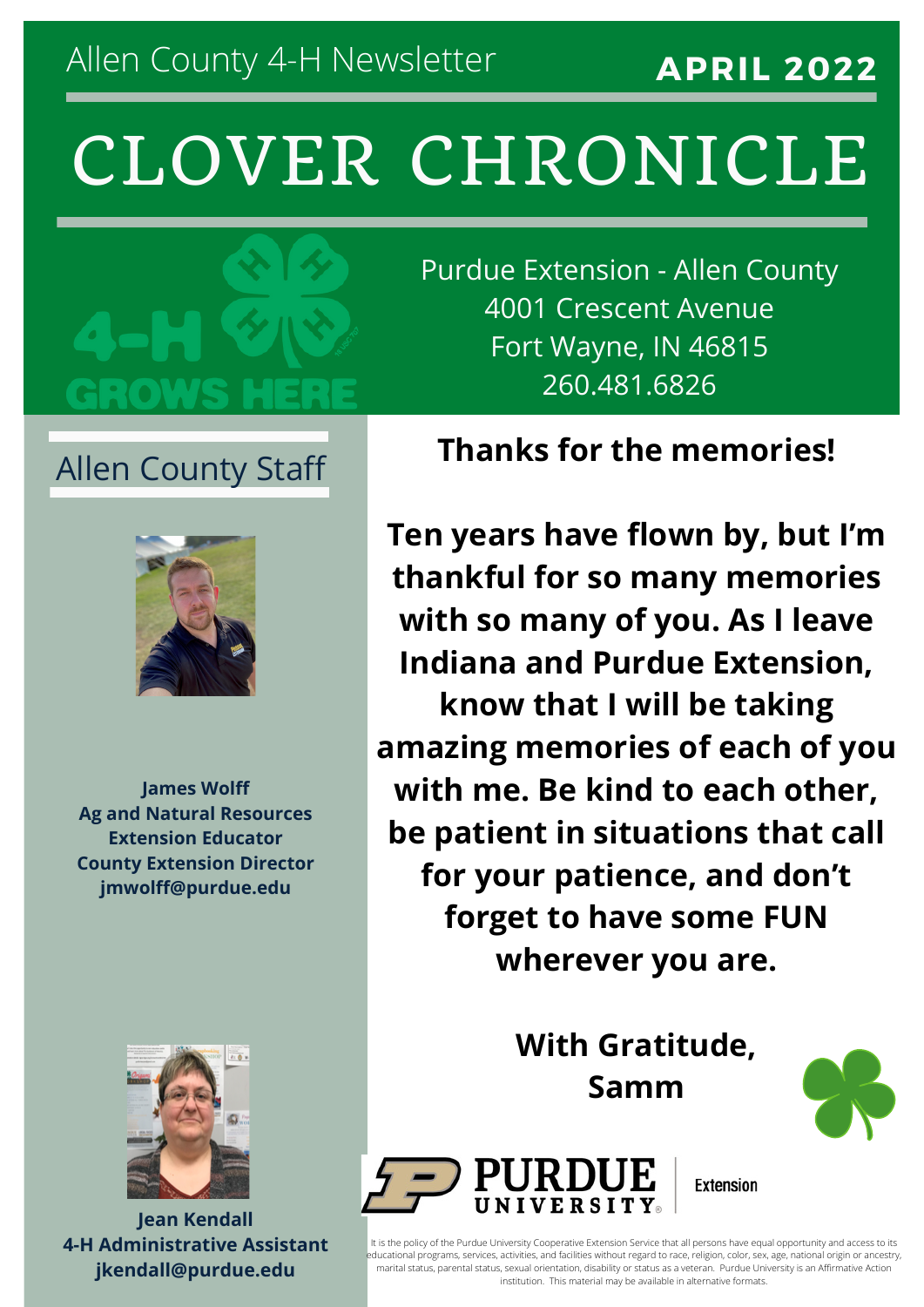### **4-H Plant Sale Help Needed**

We are looking for Youth and Adults to help with the 4-H Plant Sale, May 5 and 6. May 5 we need workers from 8 am-8 pm (in 2, 4, 6, 8, 12 hour lots) and on May 6 we need workers from 8:45 am-1:30 pm. Workers are needed to unload, count, distribute and carryout. Call the office at 481-6429 or email jkendall@purdue.edu if you can help.

## News for Everyone

4HOnline enrollment & payment of program fees is due by May 15, 2022.

If you enroll May 1-15, you must use a major credit card for payment.

Note: some animal projects have an earlier deadline. Fair Entry will open June 1-20, 2022

Exhibit Building Exhibit tags will be produce from what you enter in Fair Entry. Failure to do so will result in those projects placing no higher than a blue ribbon (no honor, division reserve champion, division champion, State Fair Entry, reserve grand champion or grand champion).

#### **New Rules Book Available Updated Web Site Link**

There is a 2022 Rules Book which is available online at https://extension.purdue.edu/county/allen/allen-4h.html. It is highly recommended each 4-H household print off a 2022 Rules Book.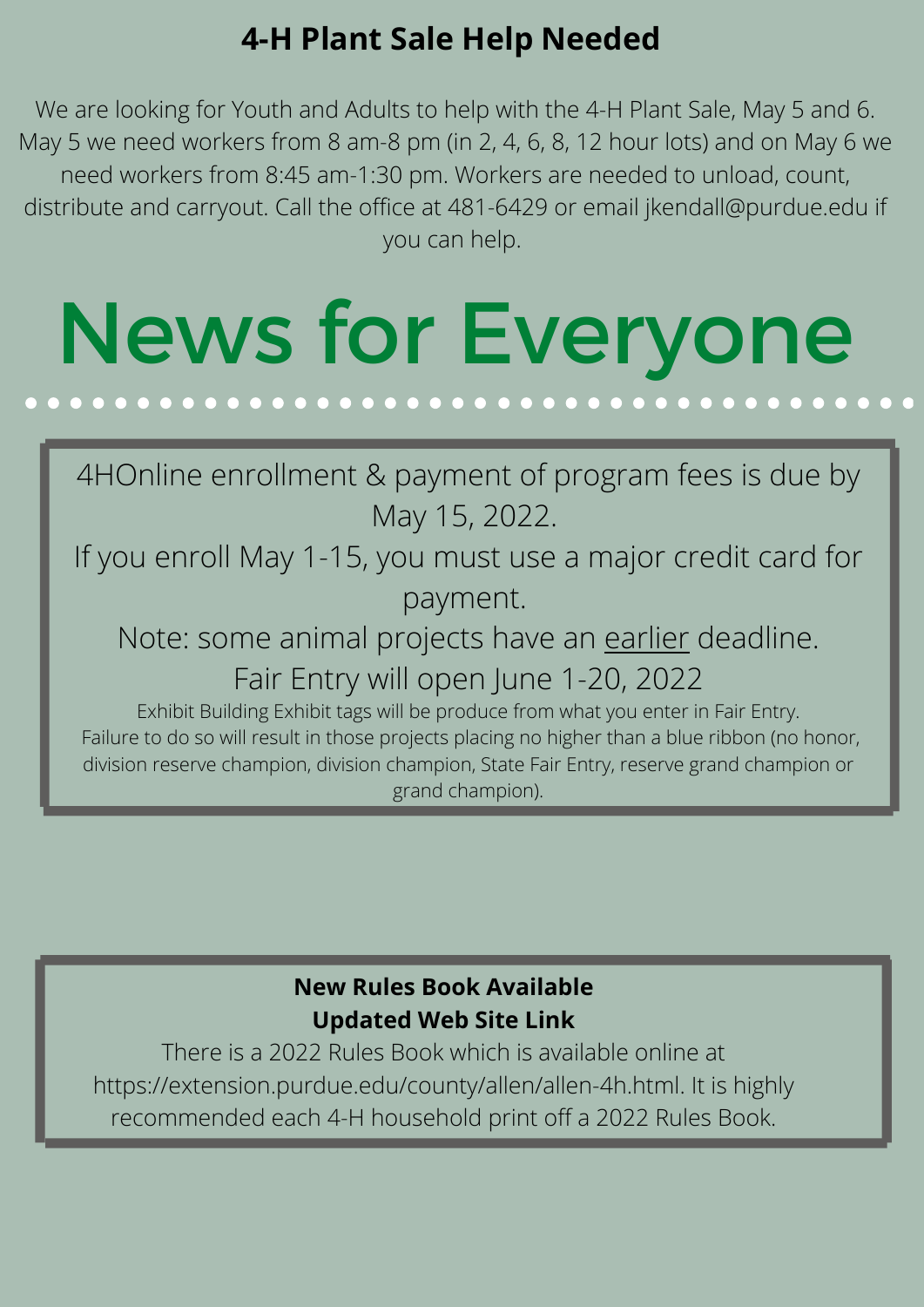#### **Add/Drop Deadline - May 15**



Remember, you have until May 15, 2022 to add projects in v2.4HOnline. You MUST be enrolled in a project by May 15, 2022 to make entries into FairEntry by June 1-20. This makes things simpler - get it in v2.4HOnline. Call the Extension Office if you have any questions.

#### **Check List for 4-H Members**

May 15: All Livestock ID'ed in 4HOnline (except Poultry & Rabbits)

May 15: Add/Drop Deadline to add or delete any Projects in 4-HOnline system.

June 20: 4-H Members MUST complete FairEntry to exhibit at the County Fair (Open June1 - June 20)

\_\_\_ June 20: 4-H Member MUST complete FairEntry in 4HOnline system to exhibit at the County Fair. (Open June 1-June 20)

June 30: Activity Sheets/Record Sheets for Livestock Projects, Consumer Clothing Notebooks and Creative Writing Entries due to Extension Office by 4:30 pm.

# **Livestock Information**



#### **2022 Animal Deadlines**

Please try to complete all enrollment in animal projects ASAP. We send information electronically to youth enrolled in specific 4-H projects. We cannot send you the information if you have not enrolled in that specific project. This will be important information on ID dates, 4HOnline deadlines, etc.

#### **2022 Swine Tags**

Due to complications involving shipping, materials, and labor shortage issues from the pandemic, Allflex livestock tags are one of the many items suffering from a nation-wide manufacture backorder. The Indiana 4-H counties and our supplier have made every effort to order early and pare down what is needed in order to give the best chance possible to receive them in time for our events, but unfortunately Allflex tags have continued to remain backordered into April. Due to this scenario county identification requirements may reflect changes for the 2022 4-H program year. Please refer to our local county communications to ensure you are aware of those animal identification requirements for Allen County.

You Swine Tag Hoarders use what you have. For those who will need to purchase, in 2022 please watch your email and as soon as we get tags we will let you know what the next step is. Animal ID is still required to be in 4-Honline by May 15 regardless of tag situation. Keep those eyes on email.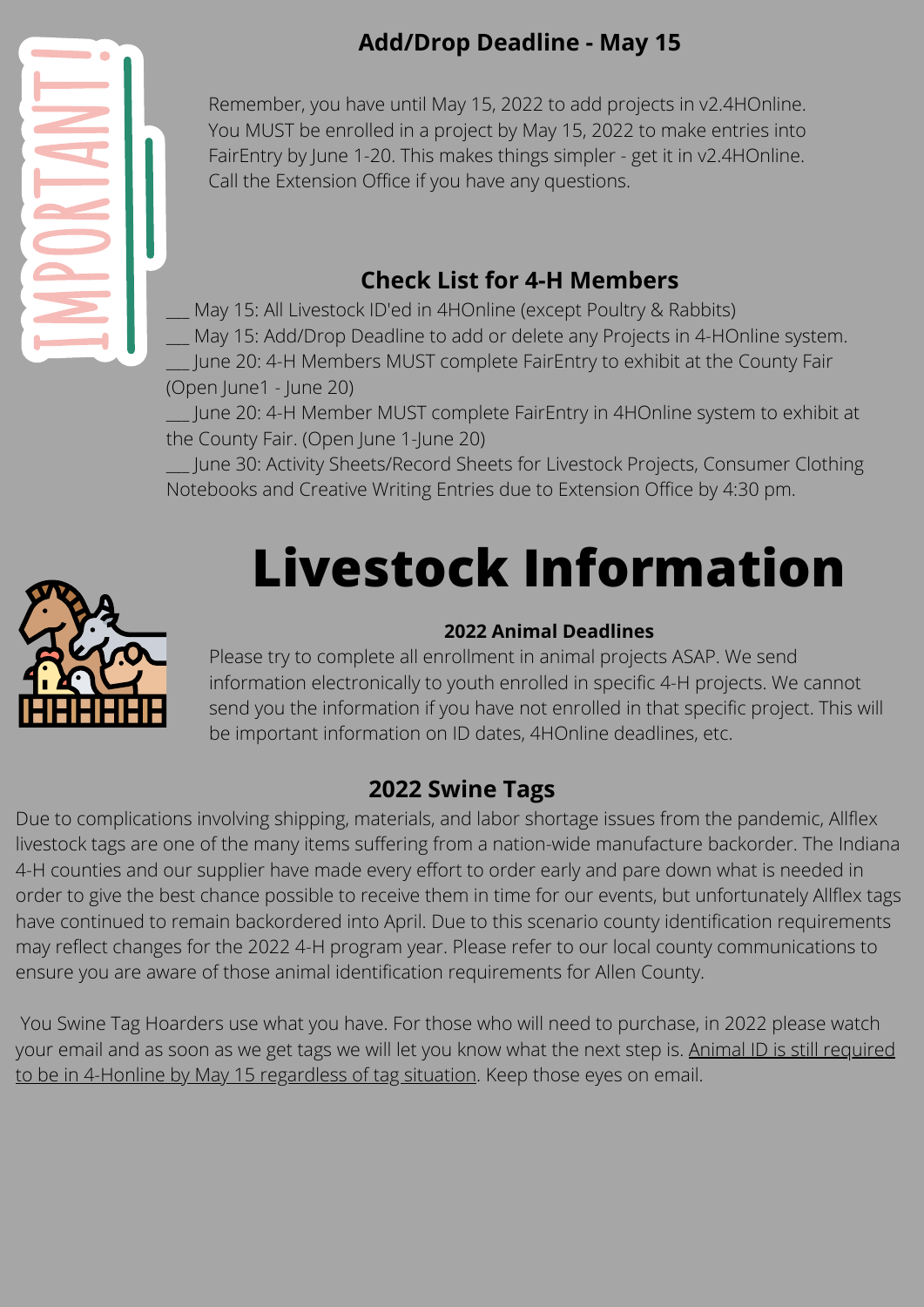#### **2022 Livestock Tagging & Workshops Date**s

| April 21      | Rabbit Workshop @ County Extension Office                                                                                                                                                                                                         | $6:30$ pm   |  |
|---------------|---------------------------------------------------------------------------------------------------------------------------------------------------------------------------------------------------------------------------------------------------|-------------|--|
| April 23      | Tagging/ID - all Dairy Beef Feeder Calves                                                                                                                                                                                                         | 8-10 AM     |  |
| April 25      | Swine Workshop @ Fairgrounds                                                                                                                                                                                                                      | 6:30 pm     |  |
| April 28      | Tagging/ID - all Sheep and all goats                                                                                                                                                                                                              | 6-8 PM      |  |
| <b>May 15</b> | 4HOnline Deadline for ID of all Beef Steers, Beef Heifers and Junior<br>Calves, Dairy Beef Steers, Feeder Calves, Horse & Pony, Llama, Sheep,<br>Swine. Also Project Add & Drop. Please don't wait till the last day, system<br>normally crashes. |             |  |
| <b>May 16</b> | Rabbit workshop @ Fairgrounds                                                                                                                                                                                                                     | 6:30 pm     |  |
| June 20       | Fair Entry done online (what I am Exhibiting at the County<br>Fair)                                                                                                                                                                               | By 11:59 PM |  |
|               | June 30 Activity Sheets due to the Extension Office                                                                                                                                                                                               | By 4:30     |  |

#### **2022 YQCA**

To complete your YQCA you will need to go to another County or complete online. Regardless you need to go to YQCAprogram.org to register.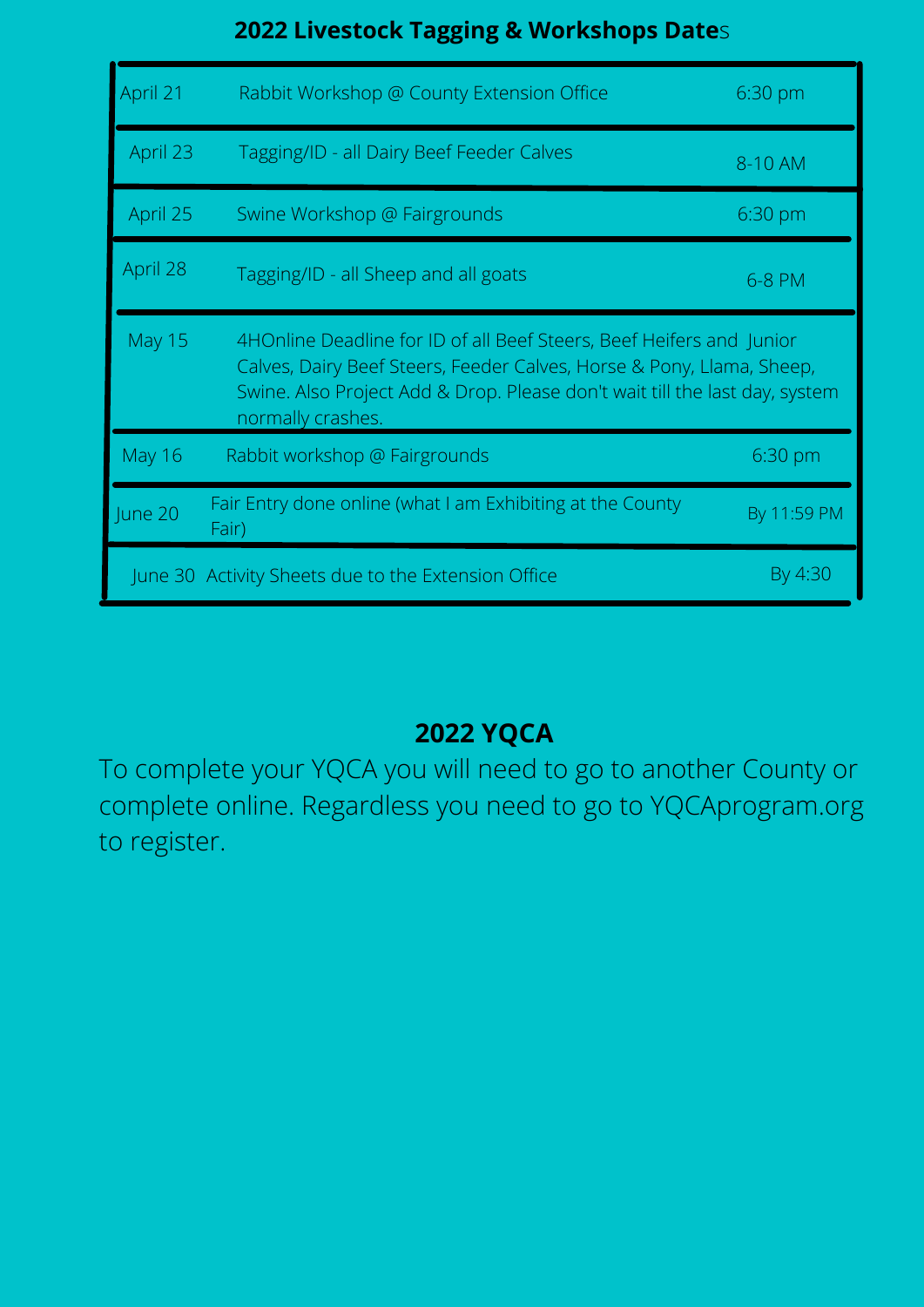#### 2022 Indiana 4-H Animal Identification

The following table lists the different animal species and the respective form of identification that is required for a 4-H member to be eligible to show in the 4-H livestock shows at the 2022 Indiana State Fair. The animal ID information must be entered in the Indiana 4-H Online enrollment system by the respective deadlines. Missing, incomplete or incorrect animal ID information could result in state fair ineligibility for that particular animal.



|                                                          | <b>For State Fair</b>                                                                                                                                           | Max #<br>to Enroll        | <b>Deadline</b> |
|----------------------------------------------------------|-----------------------------------------------------------------------------------------------------------------------------------------------------------------|---------------------------|-----------------|
| <b>Beef and Dairy Beef Steers</b>                        | 840-RFID Tag and 5-digit<br>County Tag and DNA Hair<br>Sample                                                                                                   | 10<br><b>Total steers</b> | May 16          |
| <b>Commercial and Market Heifers and Dairy</b><br>Feeder | 840-RFID Tag and 5-digit<br>County Tag and DNA Hair<br>Sample                                                                                                   | 10<br>total               | May 16          |
| Beef, Registered Heifers                                 | 840-RFID tag and Tattoo<br>and DNA Hair Sample                                                                                                                  | 10<br>total heifers       | May 16          |
| Dairy Cattle                                             | 840-RFID tag and animal's registered<br>name and registration number (or<br>dam's registration number) and DNA<br><b>Hair Sample</b>                            | 40 total                  | May 16          |
| <b>Dairy Goat</b><br><b>Females, Registered</b>          | <b>Breed Registry Tattoo</b>                                                                                                                                    | 40 dairy goats total      | May 16          |
| Wethers                                                  | 5-digit County Tag or Tattoo                                                                                                                                    |                           |                 |
| <b>Meat Goat Wethers</b>                                 | 840-RFID Tag and<br>5-digitCounty Tag and DNA<br>Hair Sample                                                                                                    |                           | May 16          |
| Boer Goat Females, Registered                            | Breed Registry Tattoo and DNA Hair<br>Sample                                                                                                                    | 40 meat goats total       | May 16          |
| <b>Market Goat Does</b><br>(Wether Dams)                 | 840-RFID Tag and<br>5-digit County Tag and<br><b>DNA Hair Sample</b>                                                                                            |                           | May 16          |
| <b>Pygmy Goats</b><br>Registered                         | Breed Registry Tattoo or<br>Microchip that Matches<br><b>Registration Papers</b>                                                                                | 40 total                  | May 16          |
| Unregistered                                             | Official USDA Scrapie Tag or<br>Official Scrapie Tattoo                                                                                                         |                           |                 |
| <b>Horses and Pony</b>                                   | <b>Color Picture</b>                                                                                                                                            | 20 total                  | May 16          |
| Llama and Alpaca                                         | <b>Color Picture</b>                                                                                                                                            | 20 total                  | May 16          |
| Sheep<br><b>Market Lambs</b>                             | 840-RFID Tag and<br>5-digit County Tag and<br><b>DNA Hair Sample</b>                                                                                            |                           |                 |
| <b>Commercial Ewes</b><br><b>Registered Ewes</b>         | 840-RFID Tag and<br>5-digit County Tag/or official<br>scrapies tag and<br><b>DNA Hair Sample</b><br>840-RFID Tag and<br>ID that matches registration Papers and | 30 sheep total            | May 16          |
|                                                          | <b>DNA Hair Sample</b>                                                                                                                                          |                           |                 |
| Swine                                                    | 840-RFID Tag and Ear<br>Notch and DNA Hair<br>Sample                                                                                                            | 15 Gilts<br>15 Barrows    | May 16          |